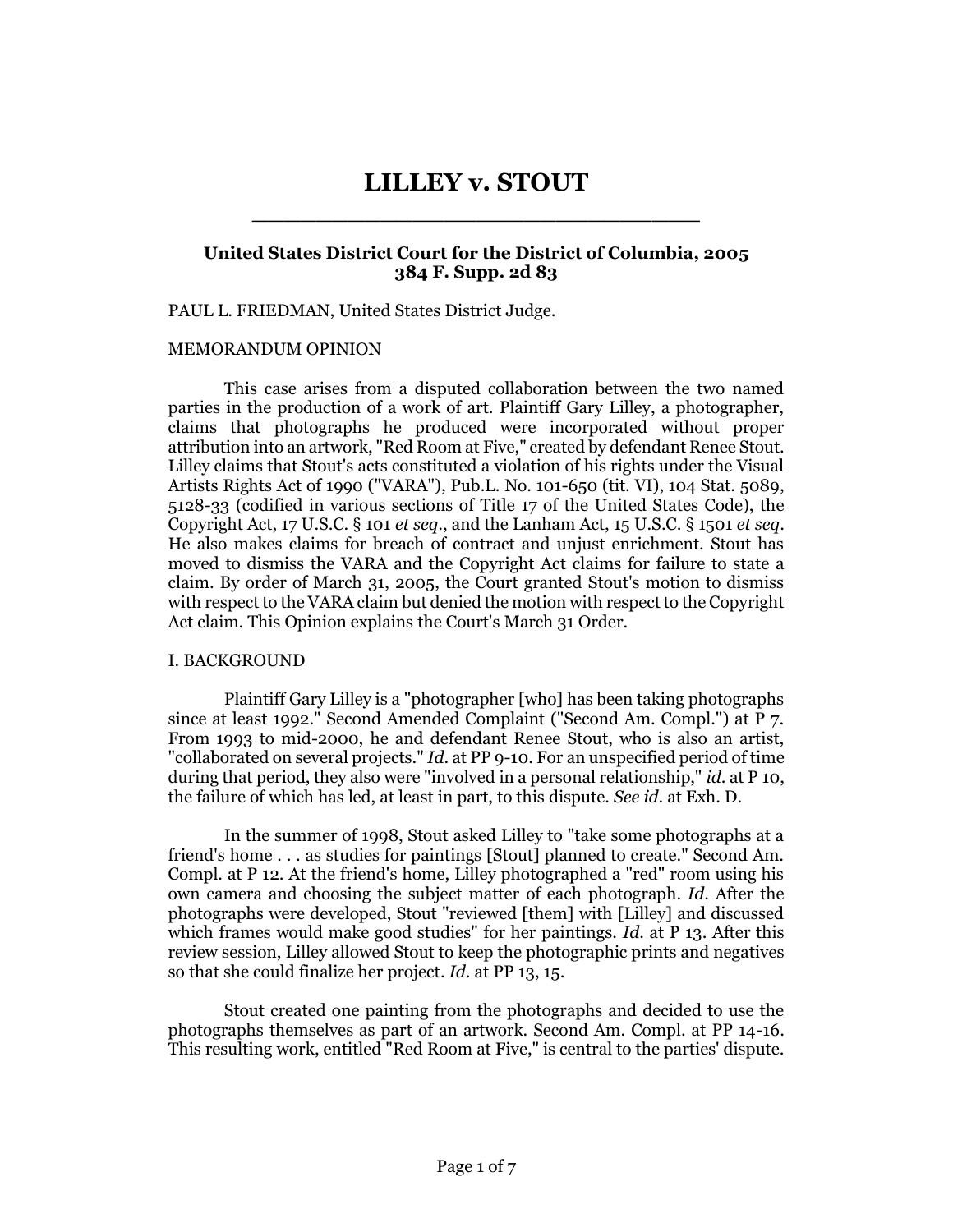Lilley claims that he agreed to allow Stout to use the photographs of the "red" room provided that he "receive a complete copy of the artwork and proper attribution for the photographs." *Id*. at P 16. Stout agreed to these terms and later gave Lilley a copy of the work. *Id*. at P 17.

"Red Room at Five" consists of six of Lilley's photographs that had been "selected and arranged by [Stout] and placed in a binder with a red cover and illustration." Second Am. Compl. at P 17. When Lilley received the work, it did not include a colophon, "a notice that accompanies a work and provides information relating to the publication and authorship." *Id*. Lilley subsequently requested a copy of the colophon but was told it was incomplete. *Id*. at P 18. The personal relationship between the parties ended in August 2000, and Lilley continued to request copies of the colophon to no avail. *Id*. at PP 19-20. Finally, in April 2001, Lilley received a draft colophon that stated: "Photographs by the artist and by Gary Lilley at the direction of the artist." *Id*. at PP 21-22. Lilley contends that the language of the colophon amounts to improper attribution of his "works of visual art" under VARA. *Id*. at P 39. In addition, Lilley claims that Stout is selling both "Red Room at Five" and individual photographs taken by Lilley as her own works, thereby violating the Copyright Act. *Id*. at PP 29, 33.

## II. DISCUSSION

On a motion to dismiss for failure to state a claim under Rule  $12(b)(6)$  of the Federal Rules of Civil Procedure, the Court assumes the truth of the facts alleged and may grant the motion only if it appears that plaintiff will be unable to prove any set of facts that would justify relief. *See Summit Health, Ltd. v. Pinhas*, 500 U.S. 322, 325, 114 L. Ed. 2d 366, 111 S. Ct. 1842 (1991); *Conley v. Gibson*, 355 U.S. 41, 45-46, 2 L. Ed. 2d 80, 78 S. Ct. 99 (1957); *Browning v. Clinton*, 352 U.S. App. D.C. 4, 292 F.3d 235, 242 (D.C. Cir. 2002); *Sparrow v. United Air Lines, Inc.*, 342 U.S. App. D.C. 268, 216 F.3d 1111, 1117 (D.C. Cir. 2000). The complaint "is construed liberally in the [plaintiff's] favor, and [the Court should] grant plaintiff[] the benefit of all inferences that can be derived from the facts alleged." *Kowal v. MCI Communications Corp.*, 305 U.S. App. D.C. 60, 16 F.3d 1271, 1276 (D.C. Cir. 1994); *see Razzoli v. Fed. Bureau of Prisons*, 343 U.S. App. D.C. 357, 230 F.3d 371, 374 (D.C. Cir. 2000); *Taylor v. FDIC*, 328 U.S. App. D.C. 52, 132 F.3d 753, 761 (D.C. Cir. 1997); *Harris v. Ladner*, 326 U.S. App. D.C. 446, 127 F.3d 1121, 1123 (D.C. Cir. 1997). While the complaint is to be construed liberally in plaintiff's favor, the Court need not accept inferences drawn by the plaintiff if those inferences are unsupported by facts alleged in the complaint; nor must the Court accept plaintiff's legal conclusions. *See Kowal v. MCI Communications Corp.*, 16 F.3d at 1276.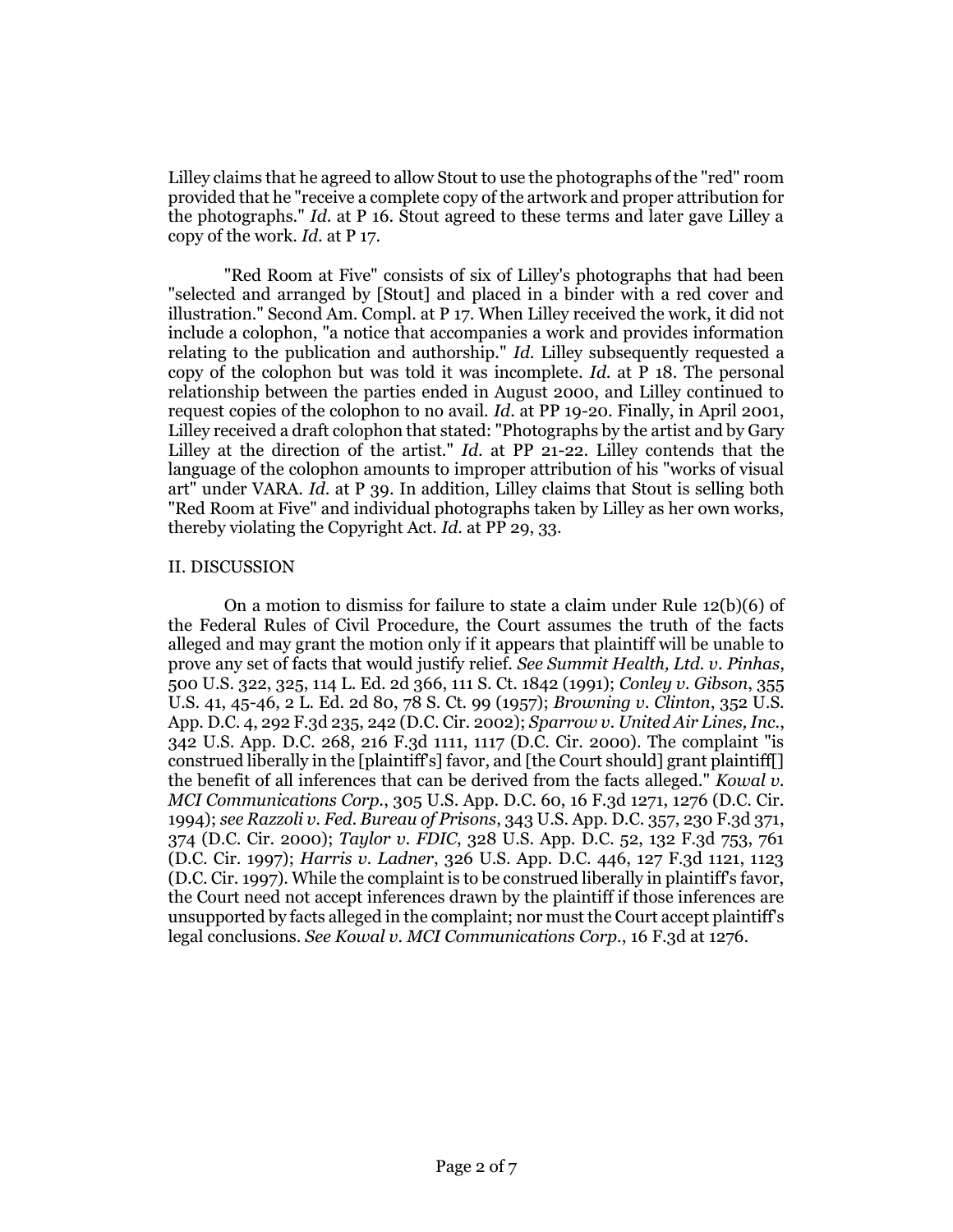## *A. Visual Artists Rights Act of 1990*

Plaintiff has alleged a claim under the Visual Artists Rights Act of 1990 ("VARA"). Congress enacted VARA to "protect[] both the reputations of certain visual artists and the works of art they create." H.R. Rep No. 101-514, at 7, *reprinted in* 1990 U.S.C.C.A.N. 6915 ("House Report"). These protections are enumerated in the individual rights of "attribution" and "integrity," known collectively as "moral rights." *Id*. As described in the House Report accompanying the legislation, "the former ensures that artists are correctly identified with the works of art they create, and that they are not identified with works created by others. The latter allows artists to protect their works against modifications and destructions that are prejudicial to their honors or reputations." *Id*. Specifically, the rights of attribution include the right to (a) claim authorship of a work he or she created, and (b) prevent the use of one's name as the author of a work that he or she did not create. *See* 17 U.S.C. § 106A(a)(1)-(2). The rights of integrity permit an author to (a) prevent any intentional distortion, mutilation, or other modification of his or her work, and (b) prevent any destruction of a work of recognized stature. *See* 17 U.S.C. § 106A(a)(3).

As "moral rights" legislation, VARA vested immutable rights in an author that generally could not be assigned or transferred, *see* 17 U.S.C. § 106A(e), and that are "independent of the exclusive rights provided in [Section] 106." *Id*. Thus, ownership of the copyright in a work is irrelevant to an author's standing to bring a VARA claim. Indeed, even if an author wishes to waive his or her rights under VARA, such a waiver can be effected only by a written instrument signed by the author that specifically identifies the work and the specific uses of that work. *See* 17 U.S.C. § 106A(e).

Absent this waiver, a court must consider whether the artistic work qualifies as a "work of visual art." Recognizing the broad scope of protections afforded to eligible authors, Congress created a tightly circumscribed definition for qualified works. *See* House Report at 6920 (noting that the Congressional hearings "revealed a consensus that the bill's scope should be limited to certain carefully defined types of works and artists"). Thus, VARA established a new and distinct genus of art: "works of visual art," which differs in many respects from the preexisting categories in Section 102(a) of the Copyright Act. *See* 3-8D NIMMER ON COPYRIGHT § 8D.06(A)(1) (2004).

For a photographic work to qualify for protection as a "work of visual art" under VARA, it must meet the statutory definition: "a still photographic image produced for exhibition purposes only, existing in a single copy that is signed by the author, or in a limited edition of 200 copies or fewer that are signed and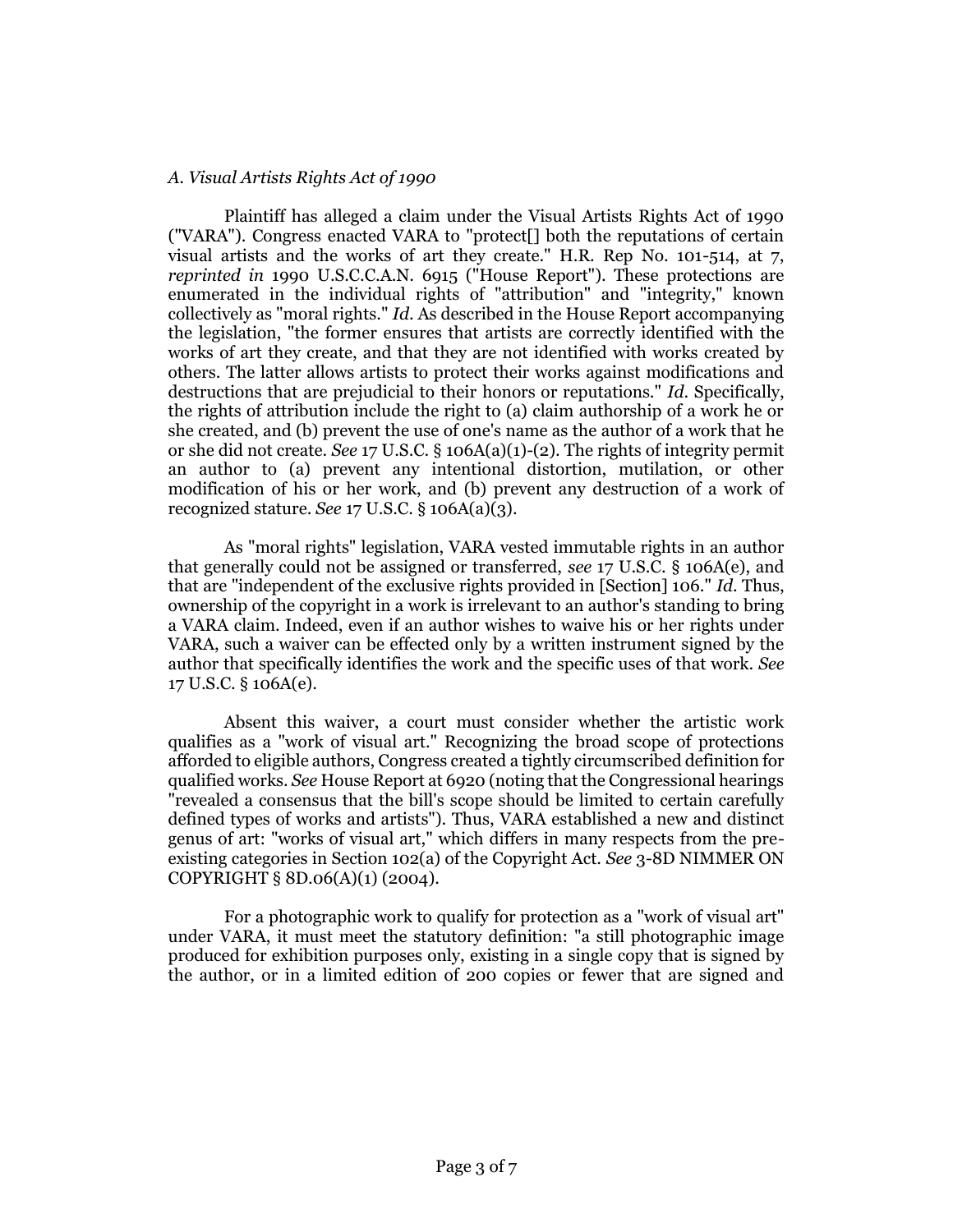consecutively numbered by the author." 17 U.S.C. § 101.<sup>1</sup> The Court concludes that the statutory term "still photographic image" in Section 101 has a plain and unambiguous meaning. It is clear from a plain reading of the statute and the specific context in which the language is used that both photographic prints and negatives qualify as "still photographic images" and that both therefore are eligible for protection as "works of visual art" under VARA. *See* House Report at 6921 (definition of a "still photographic image" encompasses a wide range of artistic works, including "positives (for example, prints, contact sheets, and transparencies such as slides) and negatives (negative photographic images or transparent material used for printing positives) of a photograph.")). *See also Flack v. Friends of Queen Catherine, Inc.*, 139 F.Supp. 2d 526, 534 (S.D.N.Y. 2001) (citing House Report 101-514 to support the assertion that "even certain photographic negatives are covered" by VARA).

In addition to demonstrating that photographs or negatives are "works of visual art," a plaintiff to succeed under VARA also must satisfy the remaining statutory requirements under the Visual Artists Rights Act: intent to exhibit, uniqueness, and signing. *See* 17 U.S.C. § 101. Defendant argues that plaintiff's complaint fails to make a sufficient intent to exhibit allegation under the statute- that is, that his prints or negatives were "produced for exhibition purposes only"- or that the prints and negatives in question have been "signed by the author." *See* Defendant's Memorandum in Support of Motion to Dismiss at 11-13. According to the defendant, plaintiff's claim that the photographs at issue were taken "as studies for paintings defendant planned to create" is sufficient to demonstrate that they fall outside the relevant definition of a "work of visual art." *Id*. at 13-14. Plaintiff replies that he has averred the facts necessary to demonstrate the proper intent to exhibit and that "community standards" should be applied to the signing requirement. *See* Plaintiff's Opposition Memorandum at 9-13.<sup>2</sup>

The question of intent to exhibit is especially challenging in the realm of photography. While it may appear simple to distinguish between an amateur photographer taking snapshots on vacation and an artist producing photographs "for exhibition only," few artists would characterize their work as the latter. Indeed, many notable "fine art" photographers pursued their work in quite utilitarian contexts. *See* Jennifer T. Olsson, *Note: Rights in Fine Art Photography:* 

 $\overline{a}$ 

<sup>1</sup> The extent of VARA coverage for photographic images appears to be a question of first impression. While previous courts have addressed sculpture, *see Carter v. Helmsley-Spear, Inc.*, 71 F.3d 77 (2d Cir. 1995), murals, *see Pollara v. Seymour*, 150 F.Supp. 2d 393 (N.D.N.Y. 2001), and public art, *see Martin v. City of Indianapolis*, 192 F.3d 608 (7th. Cir. 1999), it appears that none squarely addressed photographic works outside of the mass media context. *See, e.g., Berrios Nogueras v. Home Depot*, 330 F.Supp. 2d 48 (D.P.R. 2004) (considering the use of photographic reproductions in publicity brochures).

<sup>2</sup> Because of its conclusion regarding the intent to exhibit requirement, the Court need not reach plaintiff's "community standards" argument.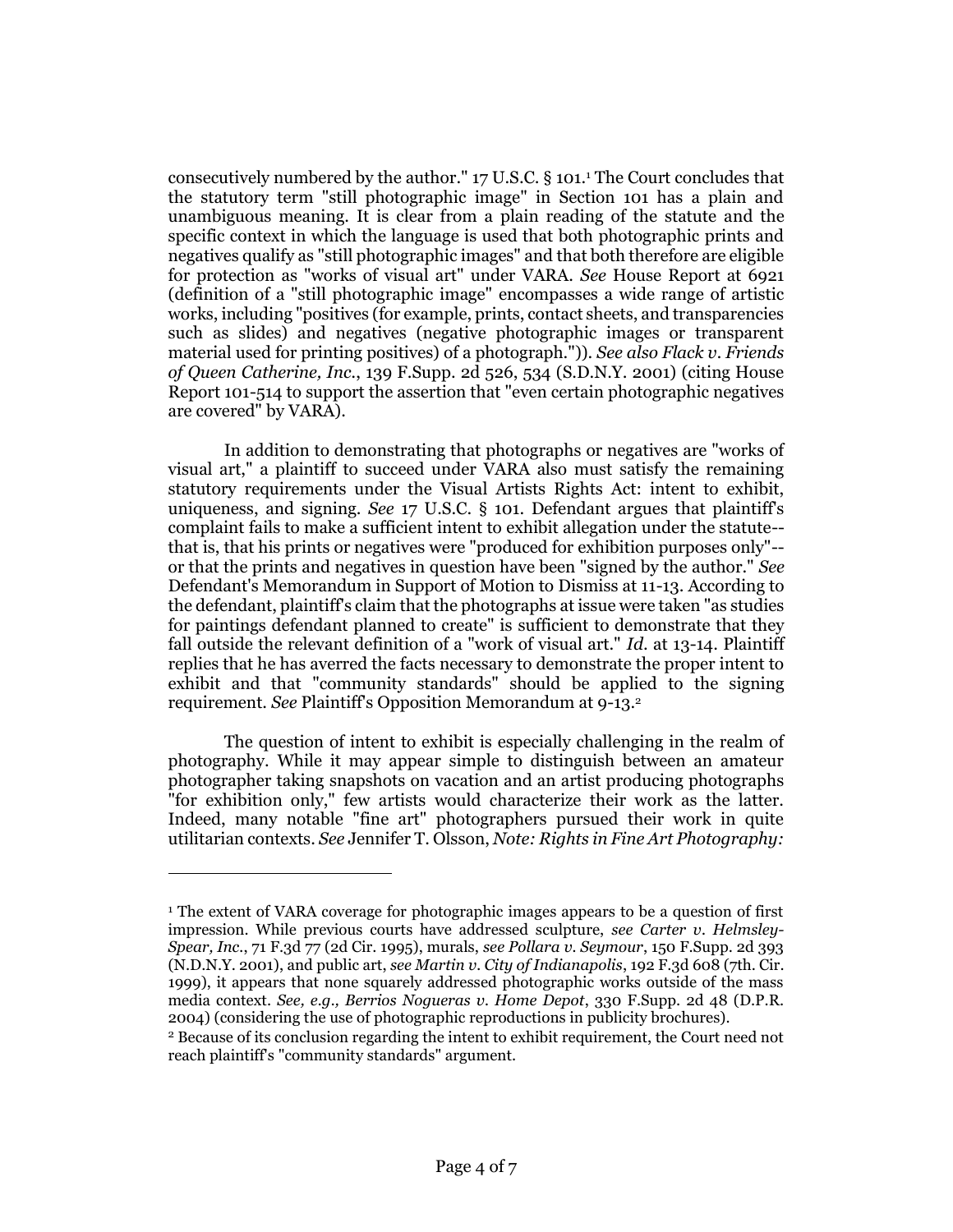*Through a Lens Darkly*, 70 TEX. L. REV. 1489, 1499-1500 (1992) ("Eugune Atget's revered photographs of a vanishing Paris were initially made as reference documents for painters to copy. Weegee photographed crime scenes in the service of photojournalism. . . . August Sander's self imposed mission was to create a virtual catalog of the German people.")

The technical realities of photography also complicate the question. At least three distinct phases comprise the photographic process that results in a positive print: practical camera handling, negative development, and printing. *See, e.g.*, 25 THE NEW ENCYCLOPAEDIA BRITANNICA 782-89 (15th ed. 1998) (explaining the photographic process). As discussed above, both photographic negatives and prints fit the definition of a "still photographic image." Thus, in the course of creating her art, a photographer almost always will create two images, first a negative and then a print, for which VARA protection may be justified. As plaintiff Lilley notes, the term "for exhibition purposes only" cannot be limited to the author's "purpose" at the moment she clicks the camera's shutter. If that were the case, then only the photographic negative would ever be protected, as its production and purpose were contemporaneous with the click of the shutter. Instead, it seems more reasonable that the intent or purpose of the author be examined as of the time the unique work in question is "produced."<sup>3</sup>

This method of analysis comports with the uncertain time frame expressed in the term "produced" in Section 101 and responds to the reality that a negative "produced" in one instant and a print "produced" in another may correspond to different intentions or purposes of the author. While courts have expounded on how the process of practical camera handling "imbues the medium with almost limitless creative potential," *SHL Imaging, Inc. v. Artisan House, Inc.*, 117 F.Supp. 2d 301, 310 (S.D.N.Y., 2000), few opportunities have arisen for courts to explore the opportunity for creativity in the process of developing negatives or producing prints. As many professional photographers and artists recognize, however, the process of producing a print from a negative contains room for originality. Thus, plaintiff Lilley's intent when clicking the shutter of his camera and creating the negatives is irrelevant to his claim. His probably different purpose in developing the negatives to produce the prints is the real issue. Were they "produced for exhibition purposes only"?

Plaintiff's case presents a good example of the potential for the fact that a single work of visual art may be created for a variety of purposes. As a result, it may be difficult to assign a specific intent. Plaintiff Lilley admits that the photographs

 $\overline{a}$ 

<sup>3</sup> It may be relevant here that the statute does not use the word "created," which has a specific statutory definition, but instead uses the word "produced," which is undefined. The statutory language speaks of "a still photographic image produced for exhibition purposes only." 17 U.S.C. § 101 (2). "Created" occurs when a work is "fixed in a copy or phonorecord for the first time." *Id*. at § 101.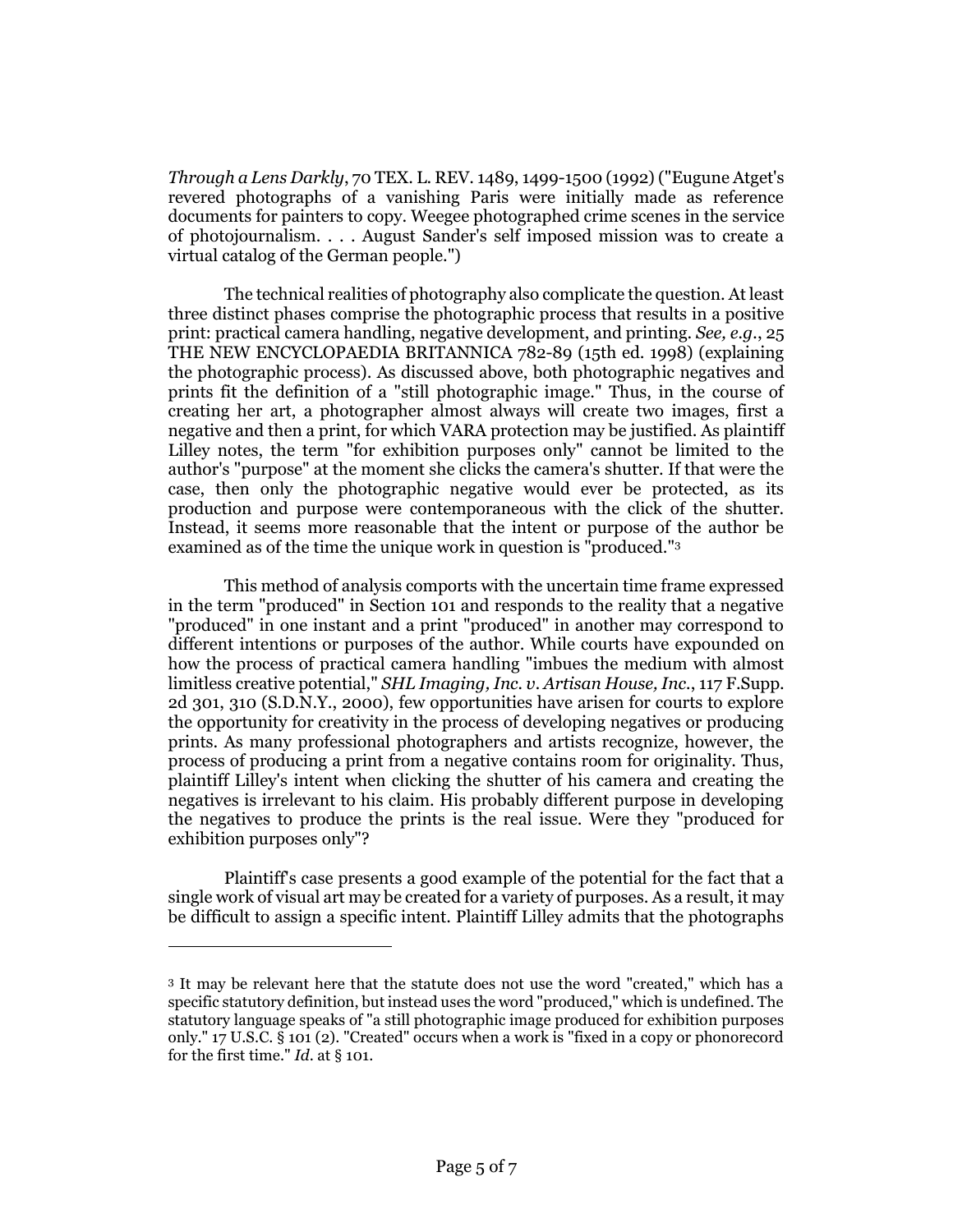were taken to serve "as studies for paintings defendant [Stout] planned to create." Second Am. Compl. at P 11. Contrary to defendant's assertion, VARA does not pose a *per se* bar to protection for preparatory works, such as studies. *See, e.g., Flack v. Friends of Queen Catherine Inc.*, 139 F.Supp. 2d 526 at 533 (holding that a clay model, which was part of a larger, unfinished bonze sculpture, qualified as a "work of visual art.") In addition, it may be fair to infer from the facts plaintiff alleges--at least on a motion to dismiss for failure to state a claim--that, when taking the photographs of the "red" room, Lilley intended to exhibit the resulting prints. This inference could be drawn from plaintiff's artistic background, past experience as a photographer, and previous collaboration with the defendant to create art for exhibition. While these inferences might be relevant if the issue before the Court related to the negatives Lilley produced, the circumstances of the photographic prints can be resolved more easily.

Plaintiff's own assertions demonstrate quite clearly that the discrete photographic prints at issue were not "produced for exhibition purposes *only*." 17 U.S.C. § 101 (emphasis added). His complaint states that once the photographs were developed, he and the defendant "reviewed the photographs . . . and discussed which frames would make good studies for a series of paintings." Second Am. Compl. at P 13. The photographic prints at issue--those that were "reviewed" with defendant and comprise "Red Room at Five"--therefore were not "produced for exhibition purposes only." Rather, they had the primary purpose of assisting defendant Stout in her artistic endeavor. Indeed, the only suggestion that plaintiff had any alternative motivation for producing the images comes from a statement in his opposition to the motion that he "alleged that the photographs were intended for 'exhibition purposes only.'" *See* Plaintiff's Opposition to Defendant's Renewed Motion to Dismiss at 12. This statement, however, appears nowhere in plaintiff's amended complaint. As a result, under the "well-pleaded complaint rule", it is not an allegation that has been pled and may someday be proved at trial. *Bush v. Clark Constr. & Concrete Corp.* 267 F.Supp. 2d. 43, 45 (D.D.C. 2003) (citing *Caterpillar, Inc. v. Williams*, 482 U.S. 386, 392, 96 L. Ed. 2d 318, 107 S. Ct. 2425 (1987)).

But even if the claim had been pled in the complaint, it is belied by plaintiff's acts of reviewing the photographs with defendant and turning over possession to her. It is difficult to conceive how plaintiff could have exhibited these prints once they were incorporated into "Red Room at Five." Because plaintiff's own assertions demonstrate that the discrete photographs at issue were not produced solely for exhibition purposes, his photographic prints fail to satisfy the definition of "works of visual art" in Section 101, and his amended complaint thus